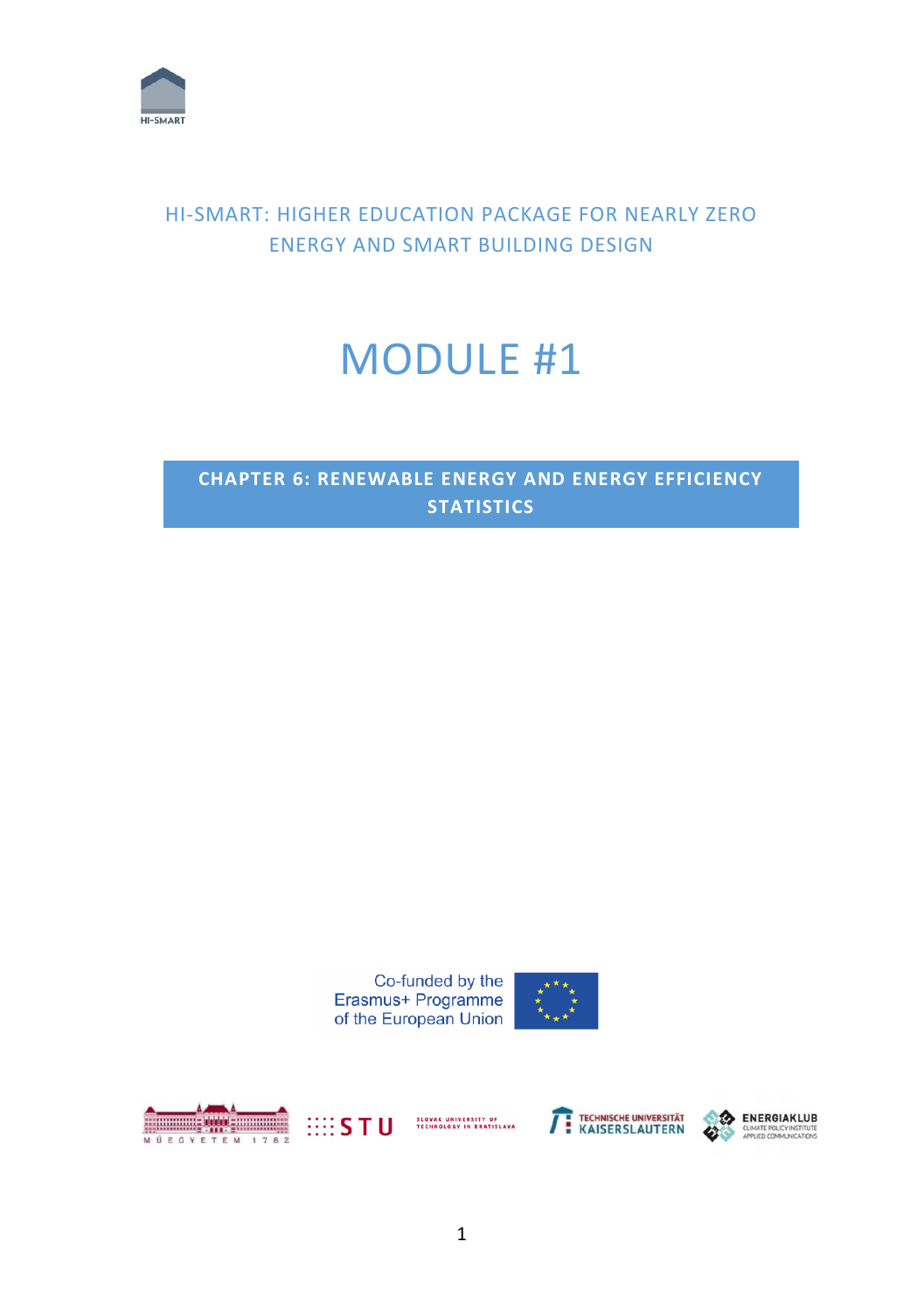

# INTRODUCTION

Energy-efficient solutions have become increasingly important in buildings in recent times. The utilization of renewable energy sources has also been a huge development and breakthrough in the last decade, especially in solar PV technology. This chapter reviews recent changes in energy consumption, energy efficiency and renewable energy capacities at global, European and national levels.

# 1.6.1 GLOBAL ENERGY STATISTICS

Global energy consumption of buildings shows a rather sad picture in terms of  $CO<sub>2</sub>$ emissions and climate change. Almost no progress has been made in the last decade.

Global final energy use in buildings grew from 2 820 million tonnes of oil equivalent (Mtoe) in 2010 to around 3 060 Mtoe in 2018, while the share of fossil fuels decreased only slightly, from 38% in 2010 to 36% in 2018. As a result, direct emissions from buildings increased to just over  $3$  GtCO<sub>2</sub> in 2018.

Emissions fell after 2013, largely because of the progress in reducing power generation carbon intensity, now demand for building energy services – particularly electricity for cooling, appliances and other plug loads, and connected devices – is growing at a faster pace than decarbonised power availability, which has led to a resurgence in buildingsrelated emissions.

# *Energy intensity in buildings*

The global speed of energy intensity reductions in the buildings sector has fallen in recent years, from around 2% in 2015 to an estimated low of 0.6% in 2018 – which is significantly less than the floor area increase of 2.5% from 2017 to 2018 (Figure 1.6.1).

Two-thirds of countries lacked mandatory building energy codes in 2018. To be in line with the SDS, all countries need to move towards mandatory building energy codes, and more than 50% of new buildings have to be built by the nZEB standards by 2030 on a global scale.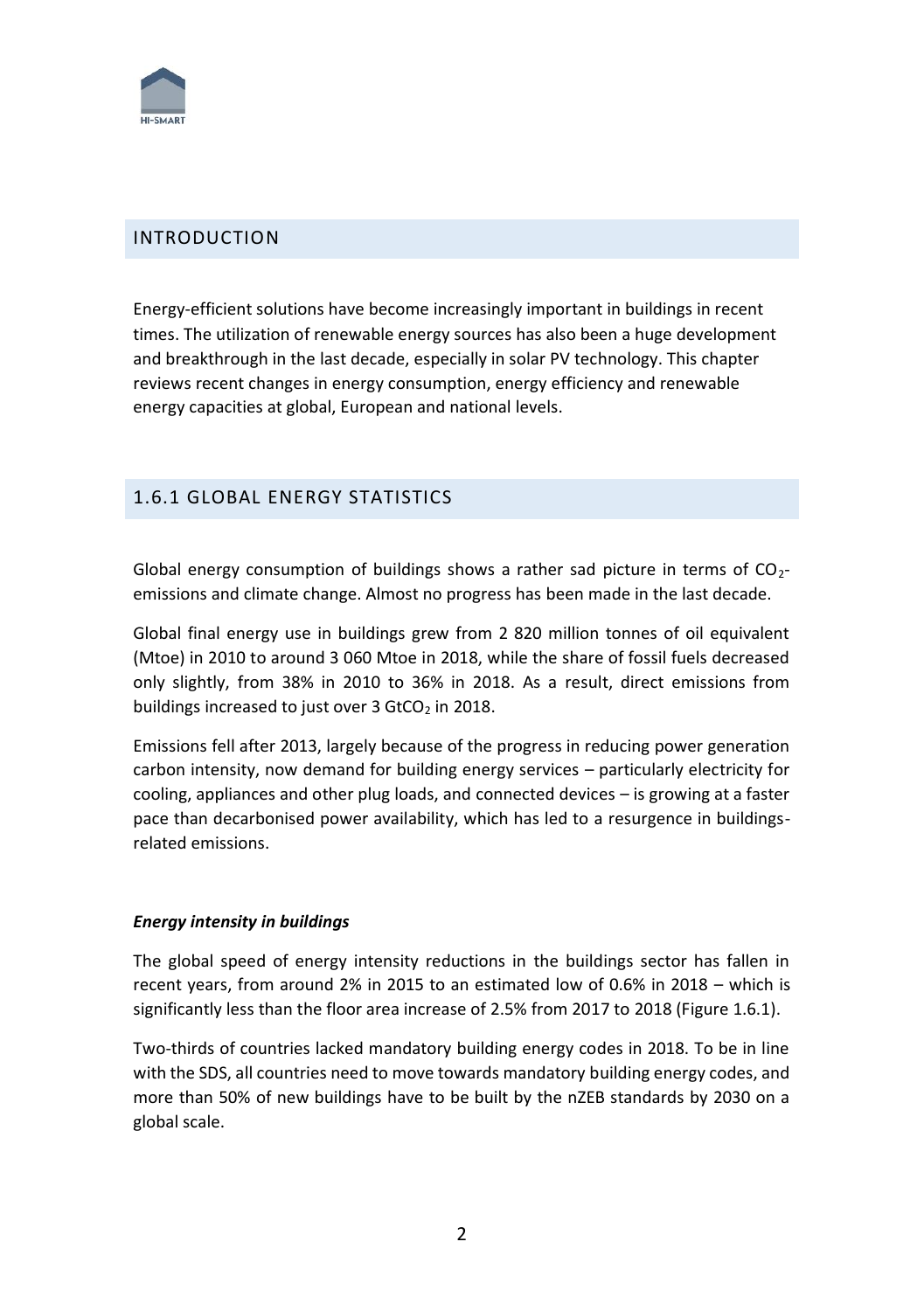

*Figure 1.6.1: Estimated global buildings construction in the Sustainable Development Scenario, 2018-2030*

# 1.6.2 EU ENERGY CONSUMPTION AND RES TARGETS

The EU energy consumption target values for 2020 and 2030 were fixed in Directive 2012/27/EU. Although Member States have sought to move closer to their targets, most of them had difficulties meeting national commitments.

While in 2014 the final energy consumption of the EU was 2.2 % below the 2020 target, in 2018 it was 3.2% above it (even if the share of RES increased in this period), which shows that climate protection measures have not been effective enough in recent years (Figure 1.6.2).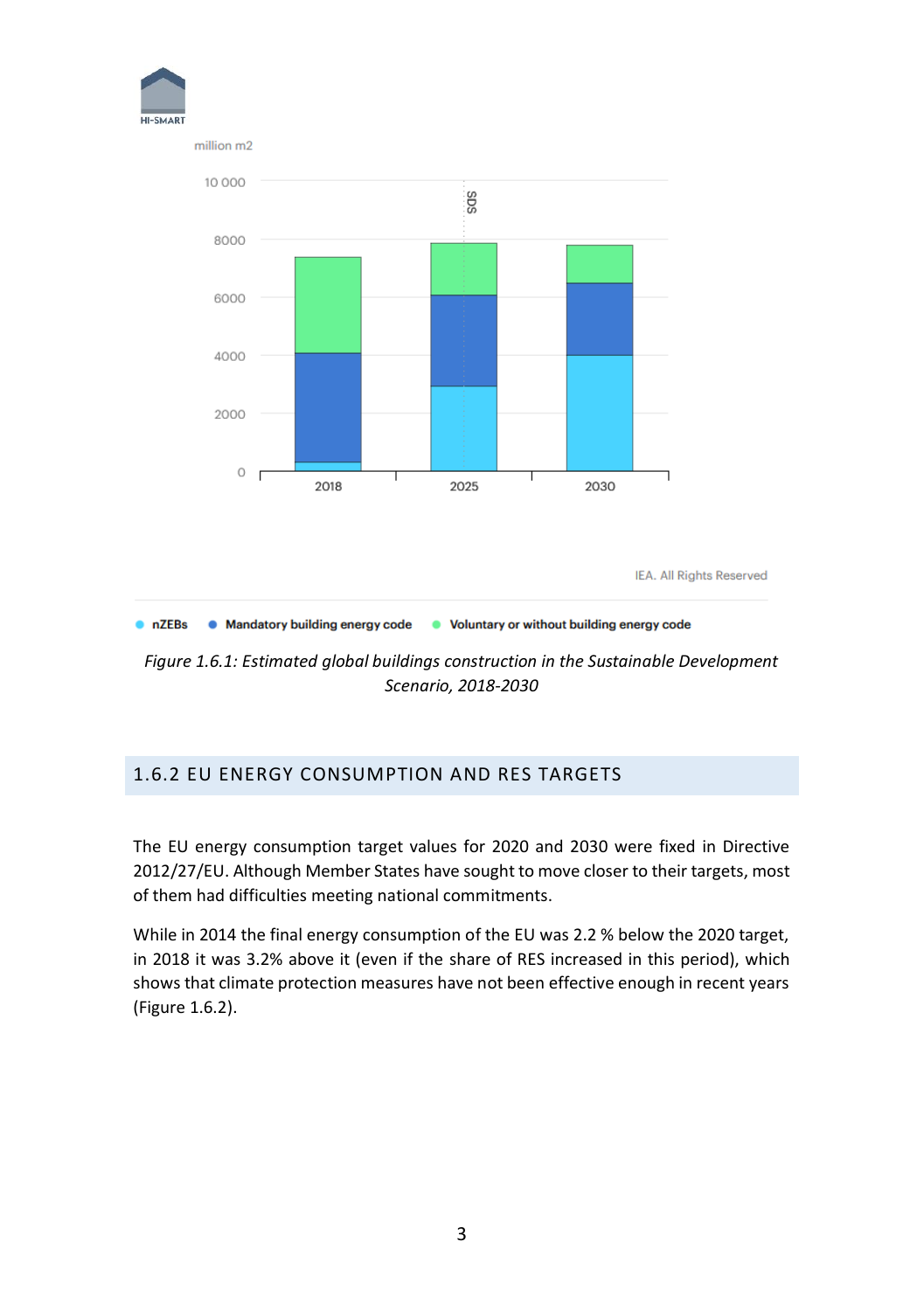



#### Distance to 2020 and 2030 targets for final energy consumption, EU-27 (Mtoe)

*Figure 1.6.2: Evolution of final energy consumption in the EU-27 from 1990 to 2018*

# **EU renewable energy statistics**

Although there have been difficulties in reducing energy consumption in the EU, the situation is much more positive on the side of renewable energy sources. The share of renewable energy is growing dynamically in most of the Member States. Their total share in final energy consumption almost doubled between 2004 and 2018 in the EU.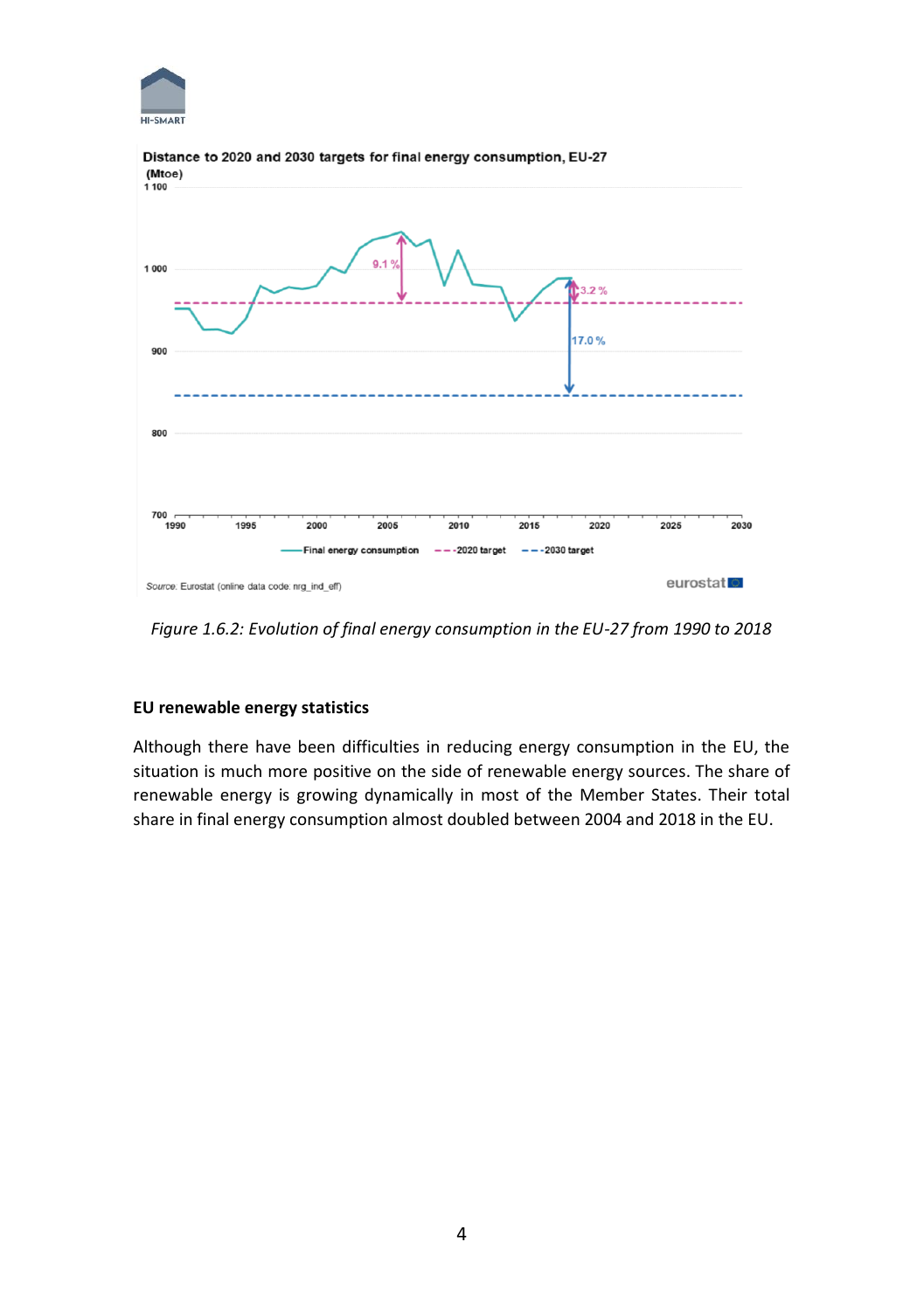



*Figure 1.6.3: Share of renewable energy in gross final energy consumption (blue: electricity, red: heating and cooling, green: transport) Source: eea.europa.eu*

The use of renewable energy has many potential benefits, including a reduction in greenhouse gas emissions, the diversification of energy supplies and a reduced dependency on fossil fuel markets (in particular, oil and gas). The growth of renewable energy sources may also stimulate employment through the creation of jobs in new 'green' technologies.

The EU sought to have a 20 % share of its gross final energy consumption from renewable sources by 2020; this target was distributed between the EU Member States with national action plans designed to plot a pathway for the development of renewable energies. Some of the countries managed to reach their target level, others did not.

*Figure 1.6.4* shows the share of renewable energies in gross final energy consumption in 2018, and the targets that have been set for 2020. The share of renewables in gross final energy consumption stood at 18.9 % in the EU in 2018, compared with 9.6 % in 2004.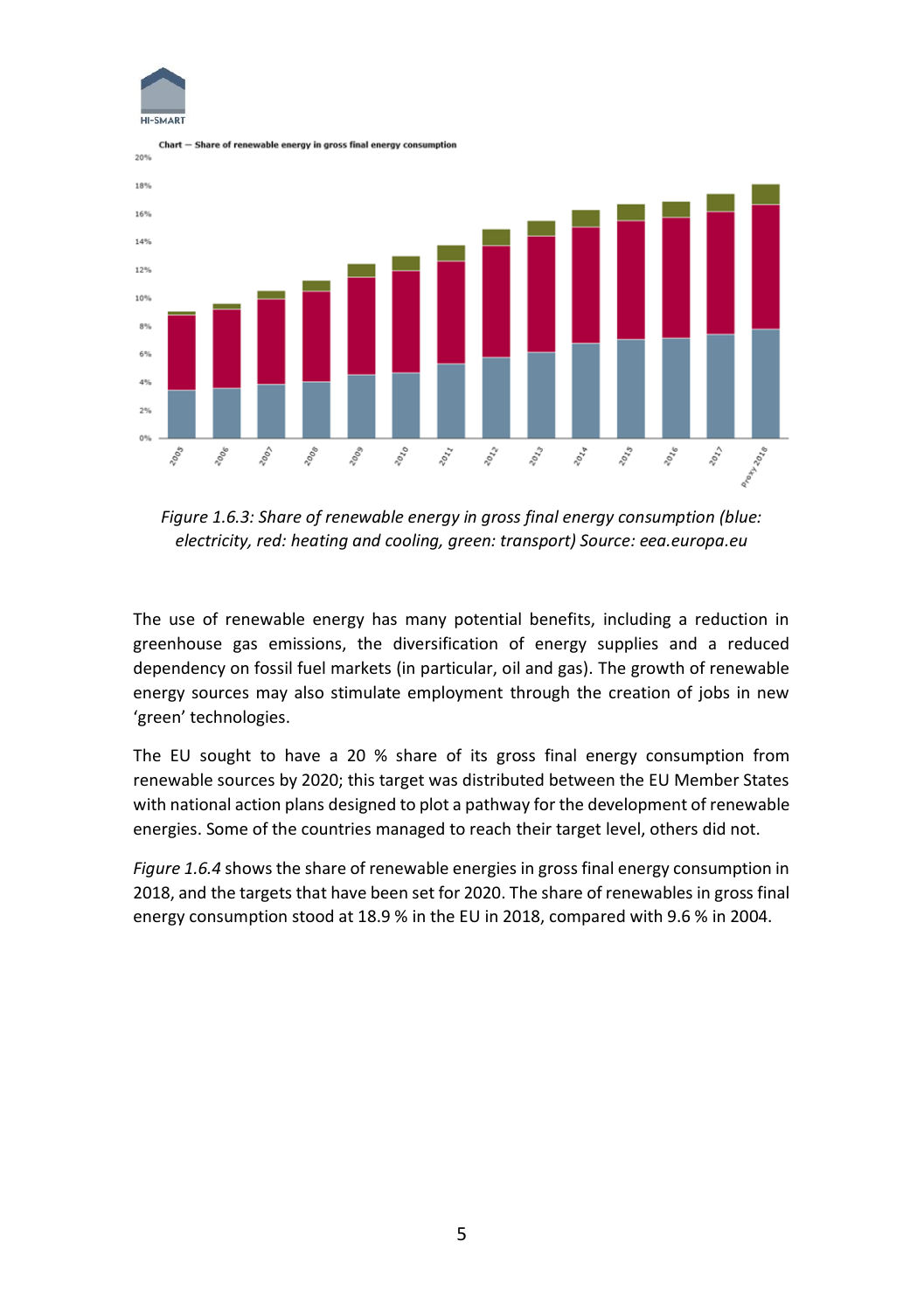



*Figure 1.6.4: Share of energy from renewable sources in the EU Member States in 2018*

Focusing on heating and cooling of buildings, in 2004, renewable energy accounted for 11.7 % of total energy use in the EU. By 2018, it increased to 21.1 %, which is a significant progress. Increases in industrial sectors, services and households all contributed to this growth.

There has been a huge increase in solar PV capacity in recent years, a significant part of which is covered by the household systems installed on the roof surfaces of buildings. The capacity increase is both triggered by the technology improvements and the decline in market prices, since solar PV has seen the largest cost reductions of any renewable technology in the last decade. Solar PV became cheaper than most fossil fuel based power generation. At household level, the price of a PV system in 2020 is about 1/3 of its price 8 years ago.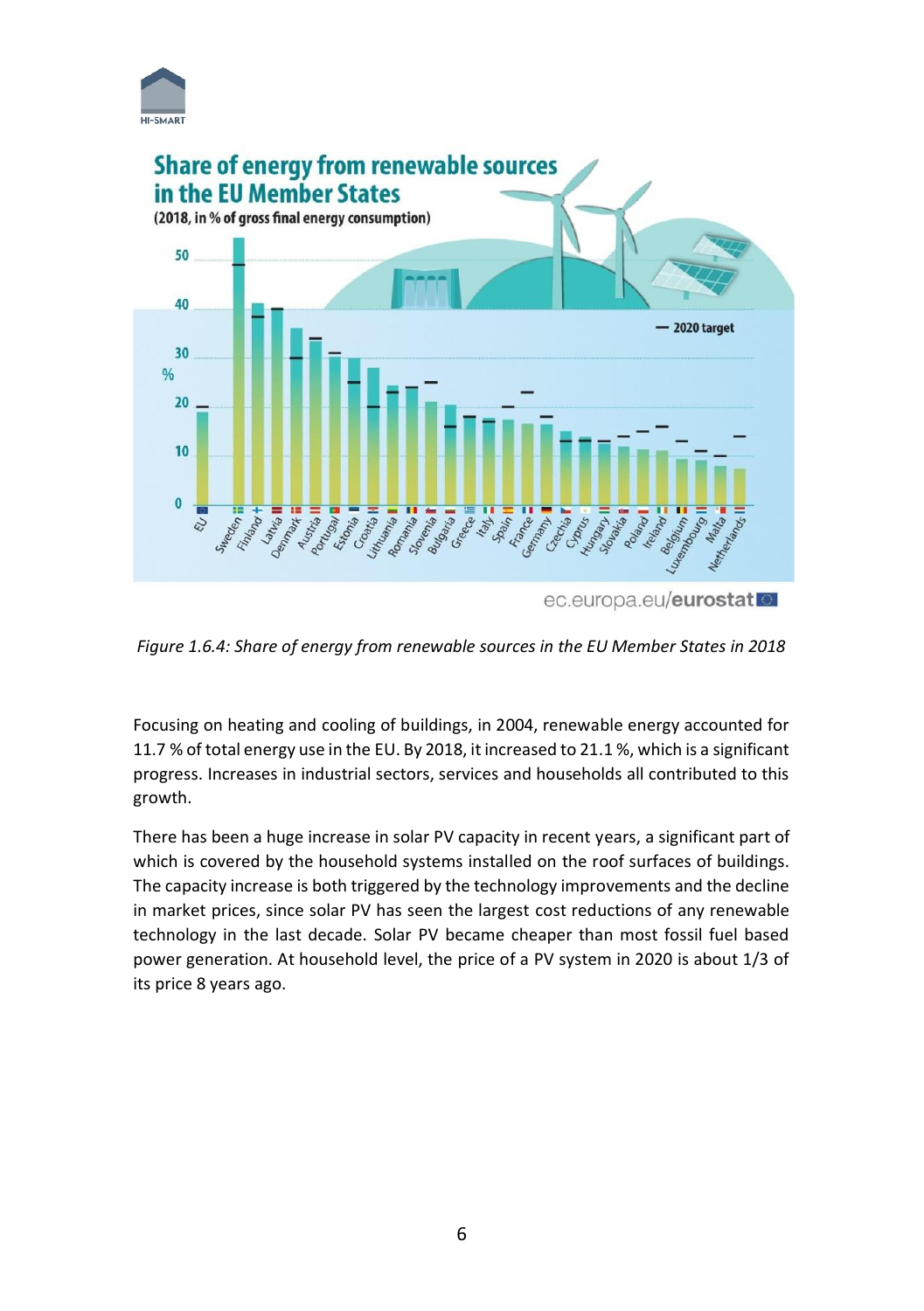



*Figure 1.6.5: Global weighted average levelized cost<sup>1</sup> of electricity (LCOE) from utilityscale renewable power generation technologies, 2010 and 2019. Source: <https://www.irena.org/publications/2020/Jun/Renewable-Power-Costs-in-2019>*

The future is also bright for solar PV technology in the EU. According to the predictions for 2030:

- there will be 300 000 solar energy related jobs, compared to 81 000 full-time equivalent jobs (FTE) in 2016,
- at least 20% of Europe's electricity demand will be supplied by solar energy and
- a minimum of 30 million solar roofs installed in Europe.

In terms of solar PV capacity per capita, Germany is the leader in the EU with 590 W/inhab. Capacities are growing rapidly in Hungary in the last couple of years, reaching 131 W/inhab. in 2019 (Eurobserv'er, 2020).

The explosive development of solar and wind energy in the last decade has also contributed to the European Commission's decision to increase its 2030 renewable energy target from the current 32% up to 38–40%, for which a proposal will be submitted by June 2021. This will see Europe lead the world in renewable energy technologies and will help to achieve the increased emissions targets by 2030.

 $1$  The levelized cost of energy (LCOE), or levelized cost of electricity, is a measure of the average net present cost of electricity generation for a generating plant over its lifetime.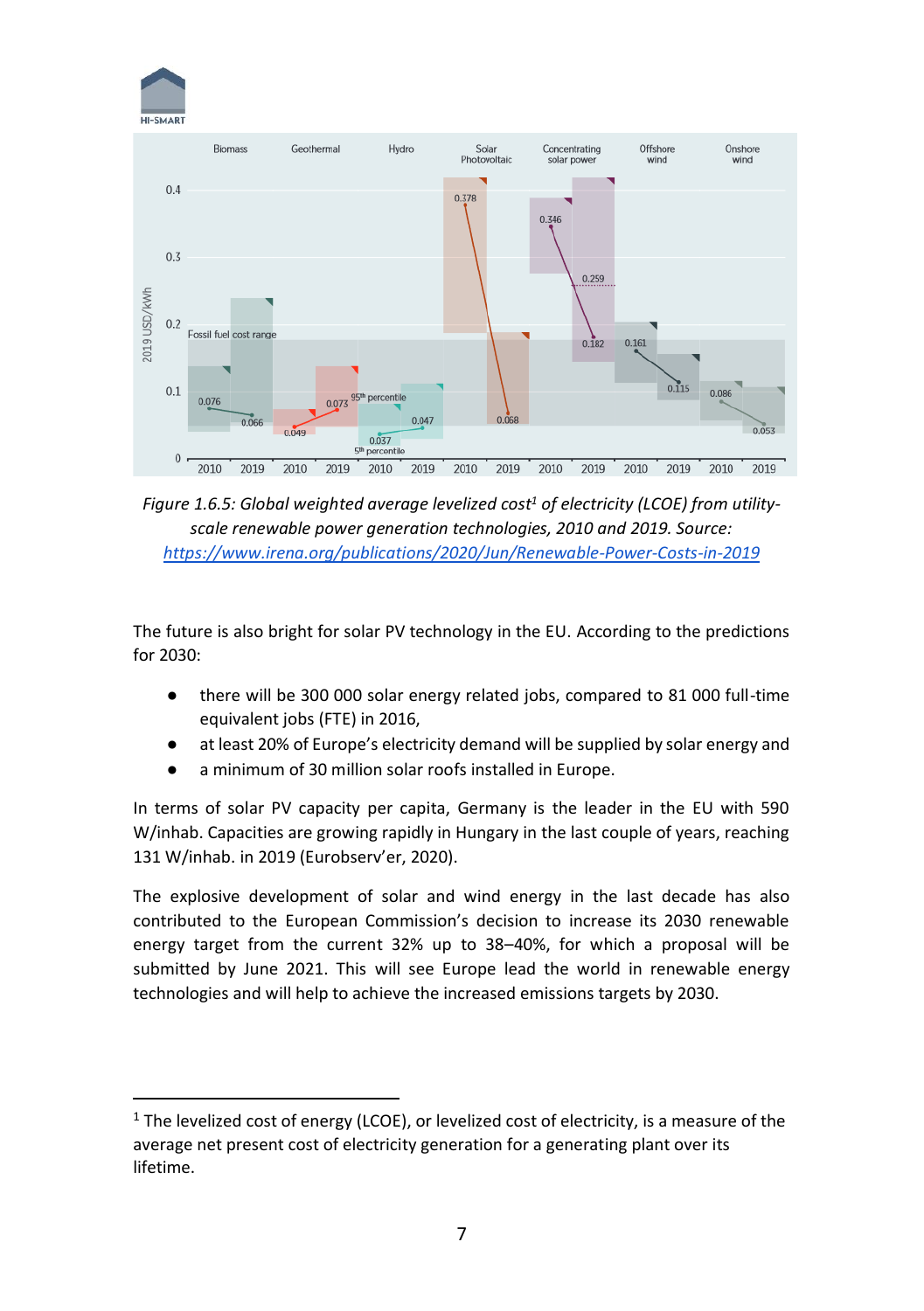

Nevertheless, a major milestone has already been passed in 2020: renewable energies overtake fossil fuels in electricity generation in the EU.



### *Figure 1.6.6: Share of different energy sources in power generation in the EU (Ember)*

Increase in renewable power generation is led by solar and wind energy. Capacities have been multiplied over the past decade.

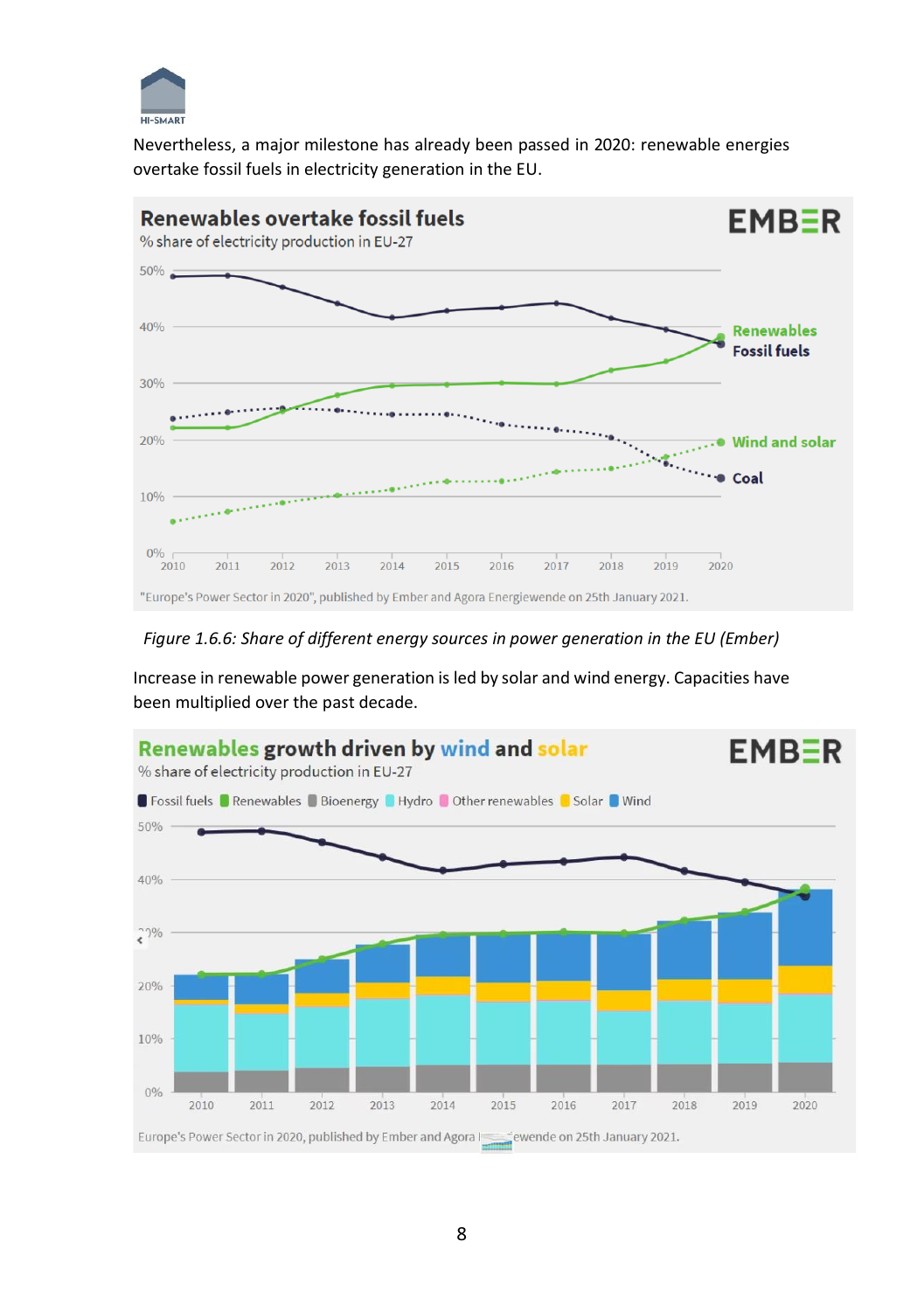

*Figure 1.6.7: Share of different energy sources in power generation in the EU (Ember)*

## **Energy consumption in buildings**

Over the period 1990-2016, the energy efficiency of end-use sectors improved by 30 % in the EU-28 countries at an annual average rate of 1.4 %/year. It was mainly driven by improvements in the industry sector (1.8 %/year) and the households sector (1.6 %/year).

The energy intensity of the building sector decreased by 20% in Europe between 2000 and 2018, and is expected to decrease by another 20% until 2030 according to IEA's Sustainable Development Scenario.

The energy efficiency based distribution of new dwellings still varies greatly from one Member State to another.



Figure 1.6.8: Distribution of new dwellings according to energy efficiency in different EU Member States (ZEBRA)

The effect of building codes is clear in terms of average energy consumption of the building stock in the EU. Between 1990 and 2016 the average heating consumption decreased by more than 1% per year. Heating consumption of new dwellings decreased in this period by an average of 0,7% per year, which shows that the building codes became stricter in terms of energy consumption.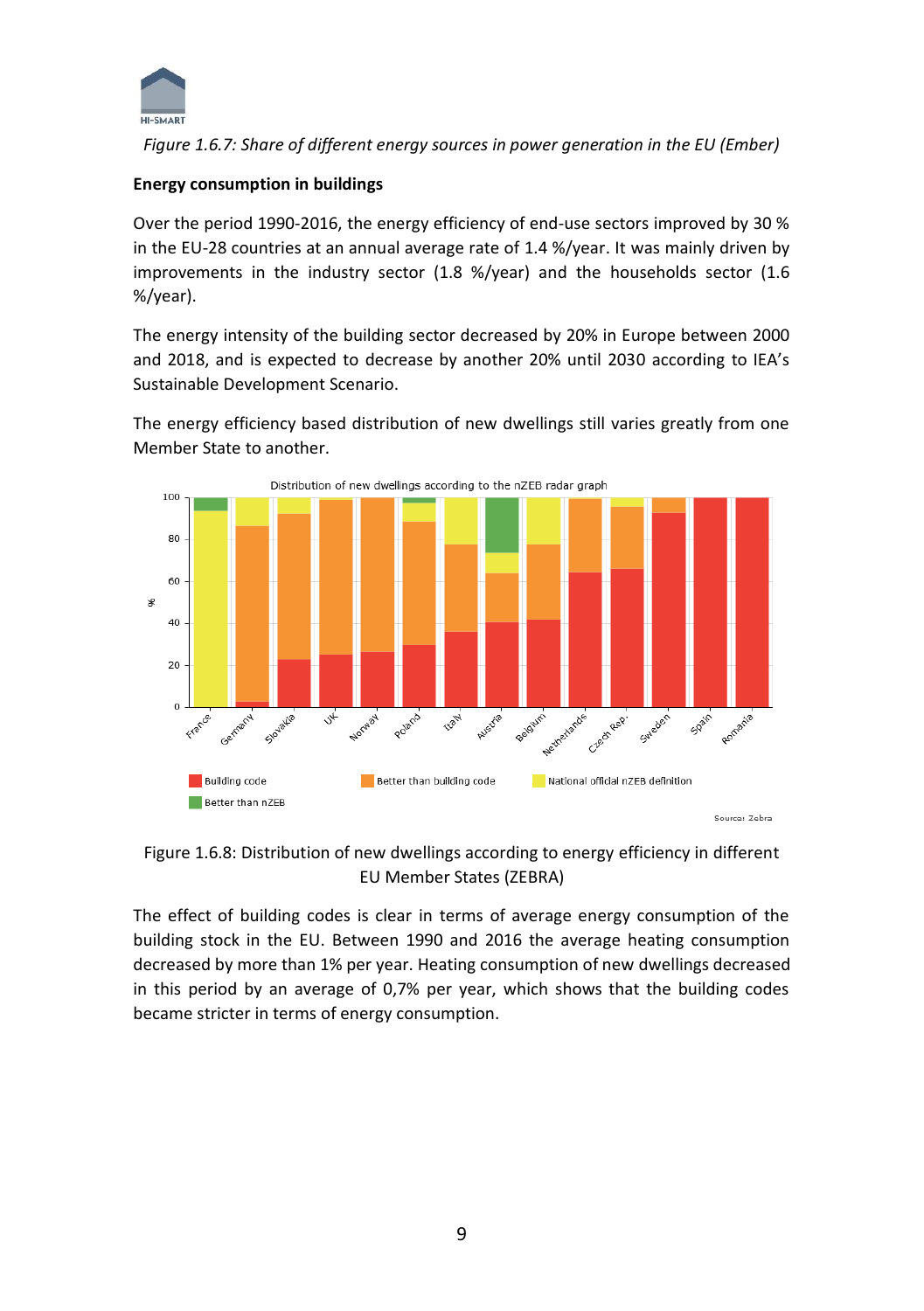

Figure 1.6.9: Effect of building codes on heating consumption in the EU between 1990 and 2016 (EEA)

The total floor area of buildings in the EU showed a steady upward trend, representing about 26 billion square meters in 2016. The household sector represented about 76 % of total floor area. The average annual specific energy consumption per square metre for all types of buildings was around 215 kWh/m<sup>2</sup> in 2016. Non-residential buildings are, on average, 70 % more energy intensive than residential buildings (300 kWh/m<sup>2</sup> compared with 178 kWh/m2).

In terms of final energy consumption, space heating requires more energy in most EU countries than other types of energy consumption combined (except in a few Mediterranean countries). Water heating and lighting/electrical appliances are roughly on the same level. Total energy consumption per dwelling is higher in more developed and northern countries.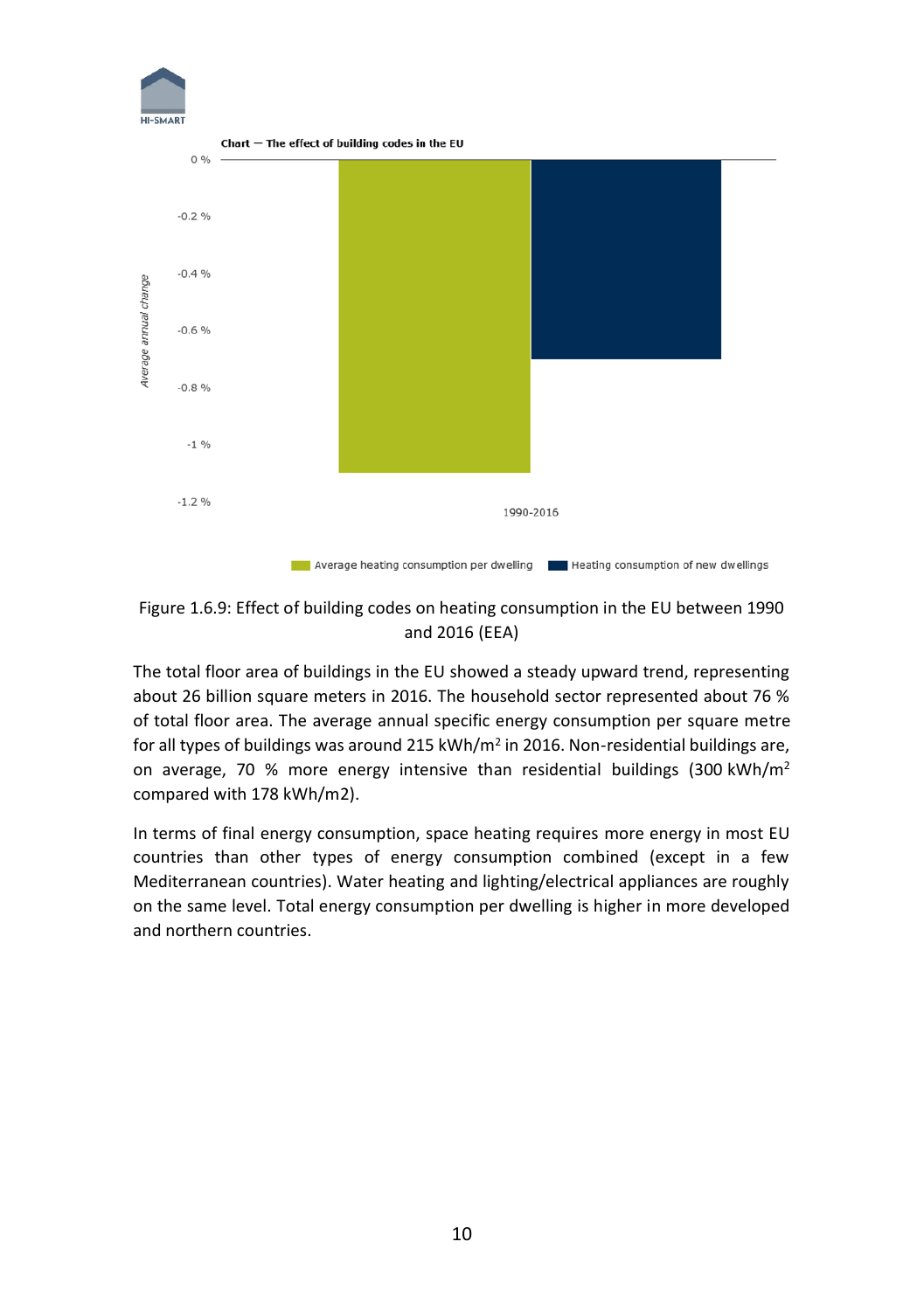



Figure 1.6.10: Energy consumption by end use per dwelling in EU countries in 2016 (EEA)

Unfortunately, half of the efficiency gains achieved through technological innovation in the household sector were offset by the increasing number of electrical appliances and by larger homes. Floor area per capita increased by more than 30% in 25 years. Europeans live in more and more energy efficient homes, but require more and more living space, which results in a roughly constant energy consumption.

Regarding electrical appliances, the rate of growth in the number of TVs is the fastest, but the most noticeable is the dramatic increase in cooling energy demand of households. The total energy consumption by households for space cooling was seven times higher in 2016 than in 1990.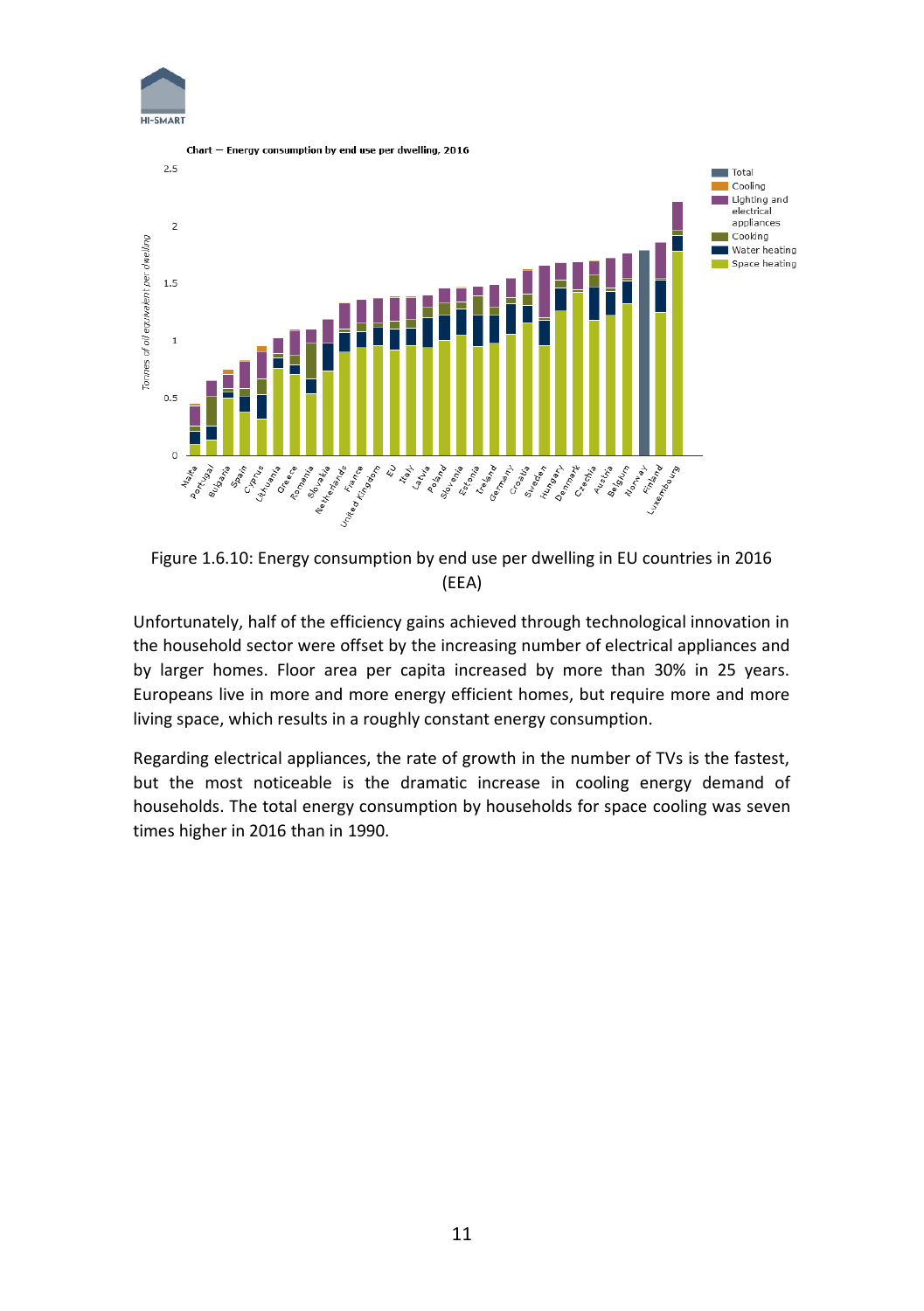



Figure 1.6.11: Heating energy consumption in the EU (EEA)



Figure 1.6.12: Energy consumption of electrical appliances in the EU (EEA)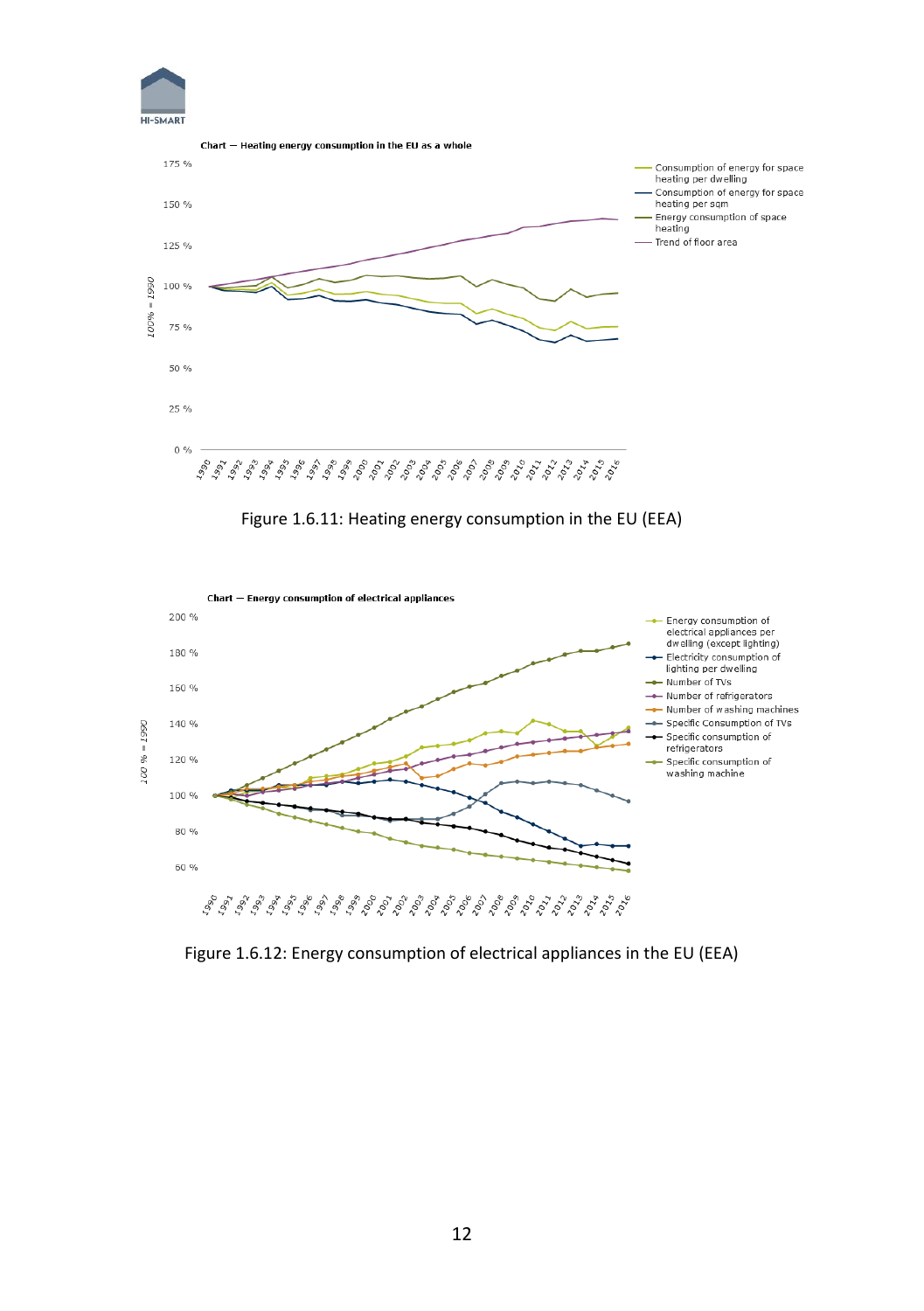



Figure 1.6.13: Cooling energy consumption in the EU (EEA)



Chart - Drivers of change in annual average energy consumption per household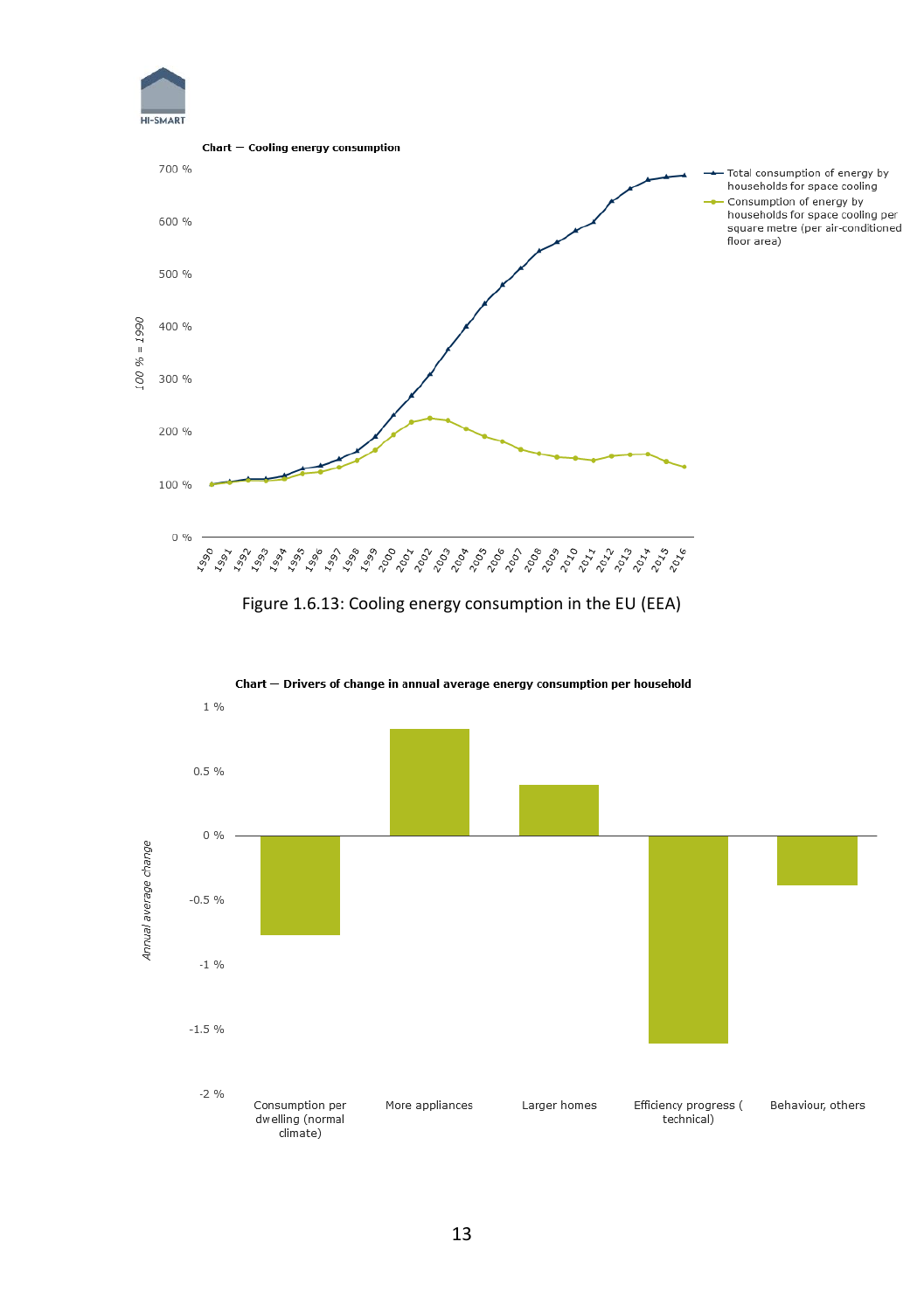

Figure 1.6.14: Drivers of change in annual average energy consumption per household (EEA)

## **The state of the art**

Very low energy buildings are designed to provide a significantly higher standard of energy efficiency than the minimum required by national Building Regulations. These buildings are very often designed without traditional heating systems and without active cooling. This results in a 70 to 90% saving in energy consumption compared to the existing building stock.

The definition of very low energy buildings varies significantly across Europe. The variation exists in terms of the absolute possible level of energy consumption; the calculation methods and the energy flows included in the requirements vary from country to country.

Examples of such buildings are:

- Passivhaus (Germany),
- BBC Bâtiment Basse Consommation Effinergie (France),
- "zero" carbon house (UK),
- Minergie (CH)



Figure 1.6.15: Examples of very low energy buildings in different European countries (isover.com)